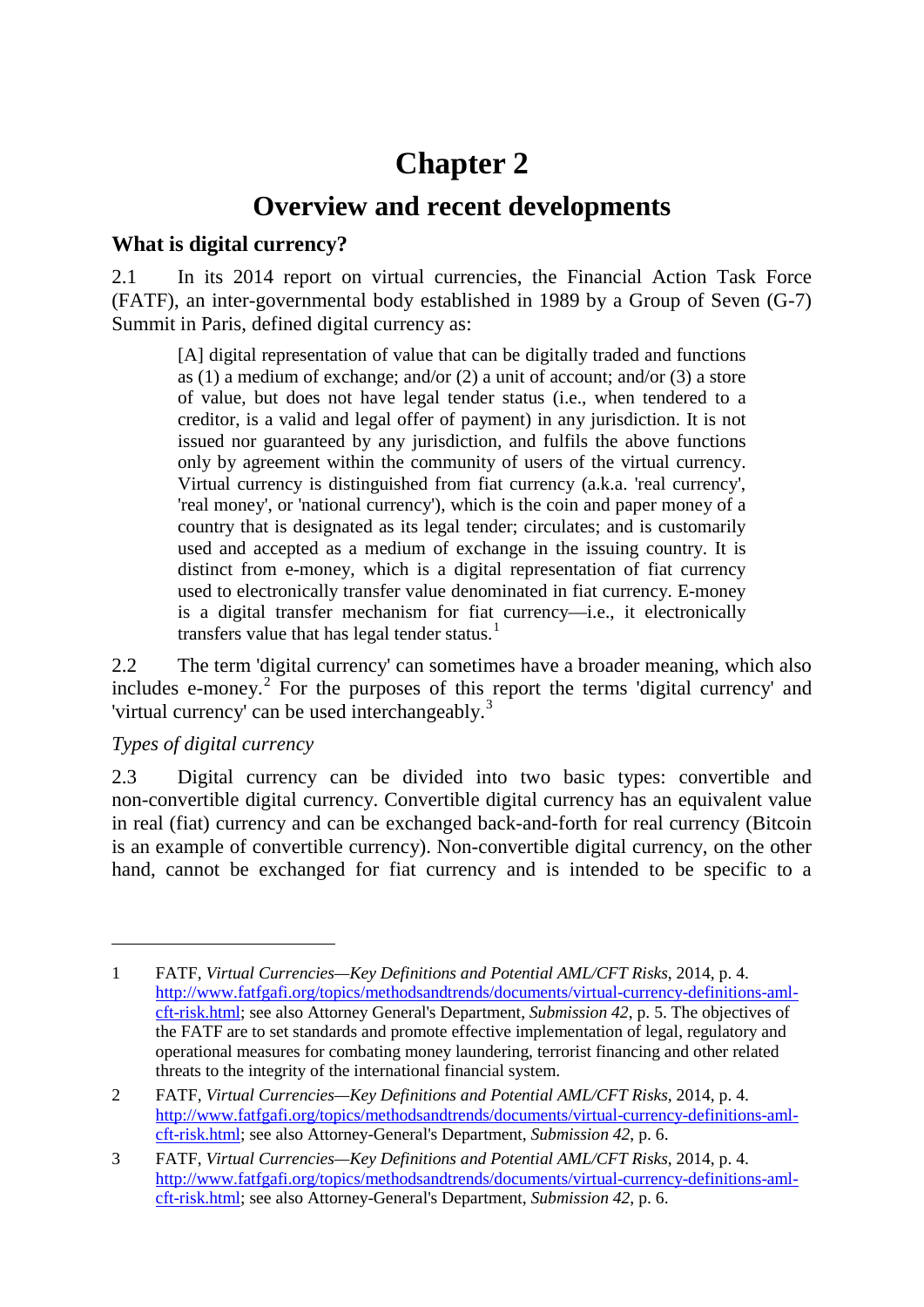particular virtual domain or world, such as a massively multiplayer online role-playing game, for example World of Warcraft Gold is a non-convertible digital currency.<sup>[4](#page-1-0)</sup>

2.4 Digital currency can be further categorised into two subtypes: centralised and non-centralised. All non-convertible digital currencies are centralised, as they are issued by a single administrating authority. Convertible digital currencies can be either centralised or decentralised. Decentralised digital currencies, also known as cryptocurrencies, are distributed, open-source, math-based, peer-to-peer currencies that have no central administrating authority and no central monitoring or oversight. Examples of cryptocurrencies include: Bitcoin, Litecoin and Ripple.<sup>[5](#page-1-1)</sup>

#### *What is Bitcoin?*

2.5 Launched in 2009, Bitcoin was the first decentralised convertible digital currency and the first cryptocurrency. Bitcoin was created as an electronic payment system that would allow two parties to transact directly with each other over the internet without needing a trusted third party intermediary.<sup>[6](#page-1-2)</sup> The 'distributed ledger' (also known as the 'block chain') is used to record and verify transactions, allowing digital currency to be used as a decentralised payment system.<sup>[7](#page-1-3)</sup> A simplified explanation of the process is as follows:

A user, wishing to make a payment, issues payment instructions that are disseminated across the network of other users. Standard cryptographic techniques make it possible for users to verify that the transaction is valid that the would-be payer owns the currency in question. Special users in the network, known as 'miners', gather together blocks of transactions and compete to verify them. In return for this service, miners that successfully verify a block of transactions receive both an allocation of newly created currency and any transaction fees offered by parties to the transactions under question.<sup>[8](#page-1-4)</sup>

<span id="page-1-0"></span><sup>4</sup> FATF, *Virtual Currencies—Key Definitions and Potential AML/CFT Risks*, 2014, p. 4. [http://www.fatfgafi.org/topics/methodsandtrends/documents/virtual-currency-definitions-aml](http://www.fatfgafi.org/topics/methodsandtrends/documents/virtual-currency-definitions-aml-cft-risk.html)[cft-risk.html,](http://www.fatfgafi.org/topics/methodsandtrends/documents/virtual-currency-definitions-aml-cft-risk.html) see also Attorney-General's Department, *Submission 42*, p. 6.

<span id="page-1-1"></span><sup>5</sup> FATF, *Virtual Currencies—Key Definitions and Potential AML/CFT Risks*, 2014, p. 5. [http://www.fatfgafi.org/topics/methodsandtrends/documents/virtual-currency-definitions-aml](http://www.fatfgafi.org/topics/methodsandtrends/documents/virtual-currency-definitions-aml-cft-risk.html)[cft-risk.html;](http://www.fatfgafi.org/topics/methodsandtrends/documents/virtual-currency-definitions-aml-cft-risk.html) see also Attorney-General's Department, *Submission 42*, p. 6.

<span id="page-1-2"></span><sup>6</sup> Satoshi Nakamoto, 'Bitcoin: A peer-to peer electronic cash system', <https://bitcoin.org/bitcoin.pdf> (accessed 30 April 2015).

<span id="page-1-3"></span><sup>7</sup> Robleh Ali, John Barrdear, Roger Clews and James Southgate, 'The economics of digital currencies', *Quarterly Bulletin*, Q3 2014, Bank of England, vol.54, no.3, p. 277. <http://www.bankofengland.co.uk/publications/Documents/quarterlybulletin/2014/qb14q302.pdf> (accessed 30 April 2015).

<span id="page-1-4"></span><sup>8</sup> Robleh Ali, John Barrdear, Roger Clews and James Southgate, 'Innovations in payment technologies and the emergence of digital currencies', *Quarterly Bulletin*, Q3 2014, Bank of England, vol.54, no.3, p. 266. <http://www.bankofengland.co.uk/publications/Documents/quarterlybulletin/2014/qb14q301.pdf> (accessed 30 April 2015).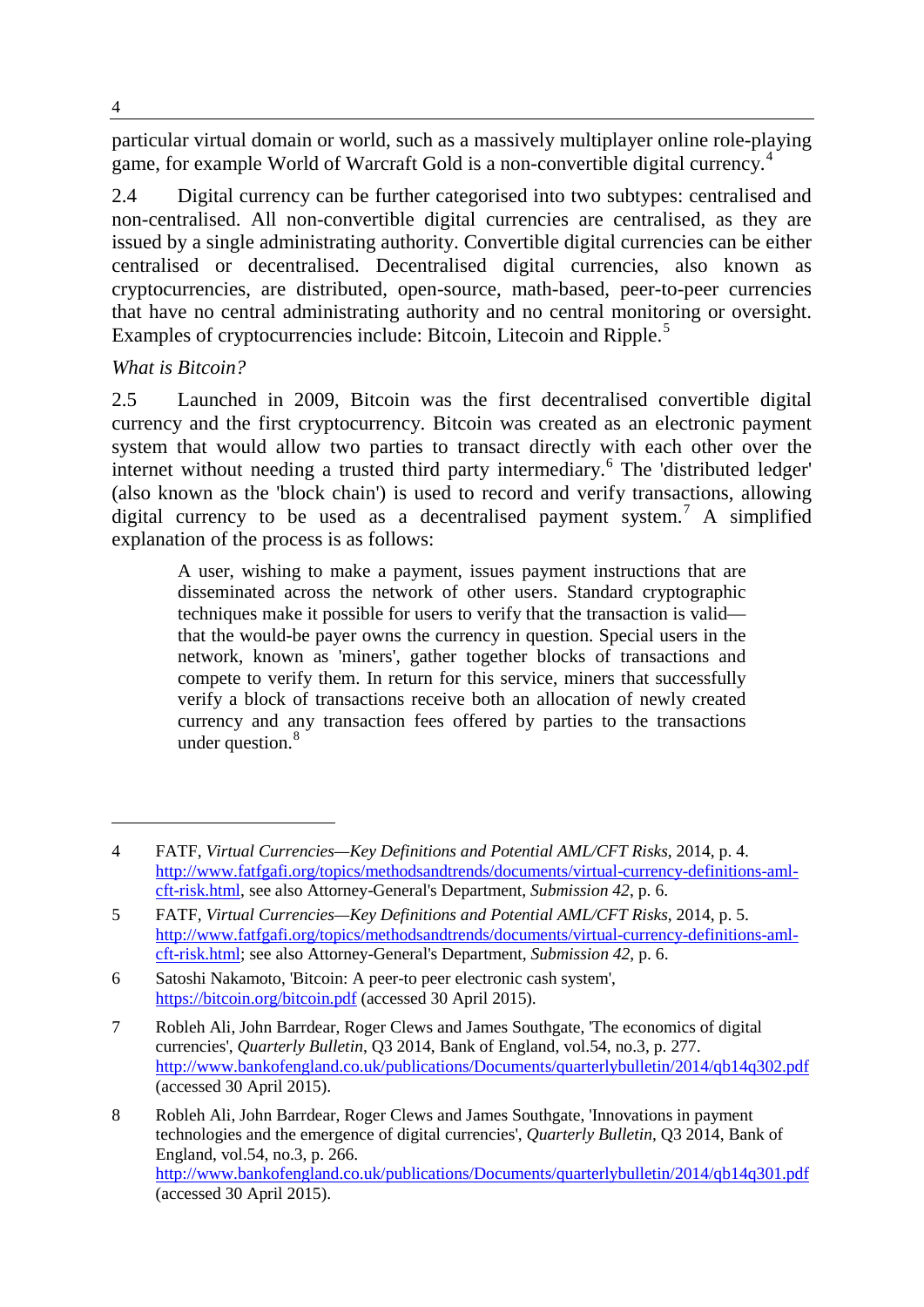2.6 While Bitcoin is the most prominent digital currency, there are currently more than five hundred different digital currencies, including Litecoin, Ripple, Peercoin, Nxt, Dogecoin, Darkcoin, Namecoin, Mastercoin and BitcoinDark.<sup>[9](#page-2-0)</sup> Most of these alternative digital currencies were inspired by, or explicitly modelled on, Bitcoin.<sup>10</sup>

#### *Digital currency intermediaries*

2.7 Digital currency users may use intermediaries to manage their holdings and facilitate transactions. For Bitcoin users, there is a range of intermediaries which provide services to users.<sup>[11](#page-2-2)</sup>

| <b>Table 1: Bitcoin Intermediaries</b> |                                                                                                                                                                                                                                                                                                                                                                                |
|----------------------------------------|--------------------------------------------------------------------------------------------------------------------------------------------------------------------------------------------------------------------------------------------------------------------------------------------------------------------------------------------------------------------------------|
| <b>Intermediary Service</b>            | <b>Description</b>                                                                                                                                                                                                                                                                                                                                                             |
| <b>Bitcoin wallets</b>                 | Store users' bitcoin address(es) to which their bitcoins are tied and generate<br>messages to transfer bitcoins from one address to another. A user may also<br>choose to store their private keys needed to access their bitcoin addresses in a<br>wallet                                                                                                                     |
| Exchanges and trading platforms        | Provide a market for the exchange of bitcoins for national currencies (or other<br>digital currencies); these intermediaries are the main entry and exit points for the<br>Bitcoin system. Exchanges operate order books, matching buyers and sellers of<br>bitcoins and the price (in national currencies or other digital currencies) at which<br>they are willing to trade. |
| Payments processing for merchants      | Provide quaranteed-rate-conversion facilities. Some also offer point-of-sale<br>infrastructure and applications that allow merchants to accept payments in<br><b>bitcoin</b>                                                                                                                                                                                                   |
| Intermediation for consumers           | Act as an intermediary between users and Bitcoin exchanges or trading<br>platforms, buying and/or selling bitcoins on behalf of the user. Some also provide<br>an interface to facilitate retail payments and/or retain users' private keys.                                                                                                                                   |
| <b>Bitcoin ATMs</b>                    | Operate ATMs that allow users to buy bitcoins using cash or sell their bitcoins for<br>cash.                                                                                                                                                                                                                                                                                   |

# **Current regulatory framework**

#### *Taxation*

-

2.8 On 20 August 2014, the Australian Taxation Office (ATO) released a suite of draft public rulings on the tax treatment of digital currencies. The ATO's rulings, which were finalised on 17 December 2014, determined that:

Transacting with bitcoins is akin to a barter arrangement, with similar tax consequences.

The ATO's view is that Bitcoin is neither money nor a foreign currency, and the supply of bitcoin is not a financial supply for goods and services tax

<span id="page-2-0"></span><sup>9</sup> 'Crypto-Currency Market Capitalizations', [http://coinmarketcap.com/,](http://coinmarketcap.com/) (accessed 30 April 2015).

<span id="page-2-1"></span><sup>10</sup> Robleh Ali, John Barrdear, Roger Clews and James Southgate, 'Innovations in payment technologies and the emergence of digital currencies', *Quarterly Bulletin*, Q3 2014, Bank of England, vol.54, no.3, p. 266. <http://www.bankofengland.co.uk/publications/Documents/quarterlybulletin/2014/qb14q301.pdf> (accessed 30 April 2015).

<span id="page-2-2"></span><sup>11</sup> Reserve Bank of Australia, *Submission 19*, p. 3.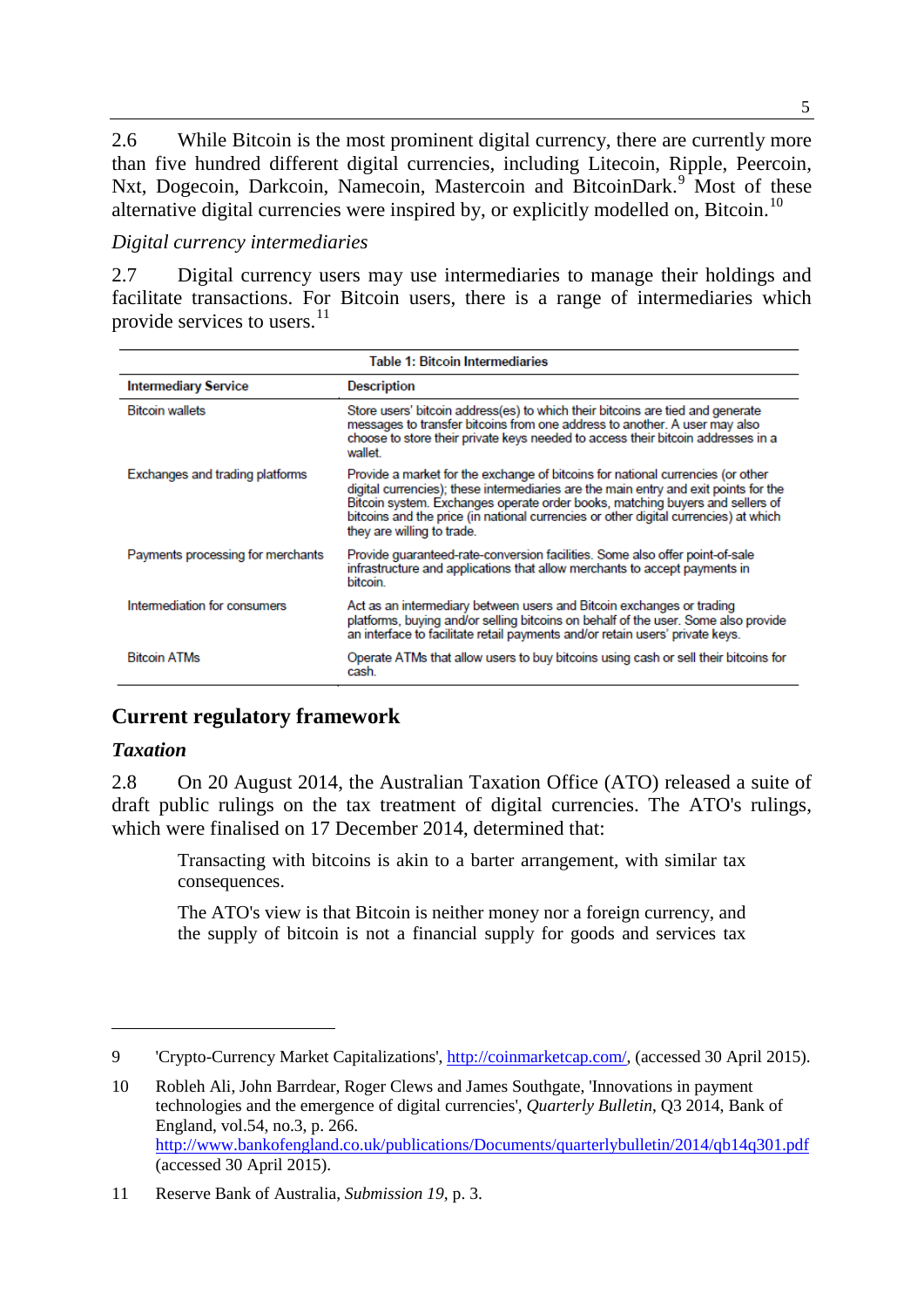|      | (GST) purposes. Bitcoin is, however, an asset for capital gains tax (CGT)<br>purposes.                                                                                                                                                                   |
|------|----------------------------------------------------------------------------------------------------------------------------------------------------------------------------------------------------------------------------------------------------------|
| 2.9  | The ATO's finalised public rulings are as follows:                                                                                                                                                                                                       |
|      | GSTR 2014/3—Goods and services tax: the GST implications of transactions<br>involving Bitcoin                                                                                                                                                            |
|      | TD 2014/25—Income tax: is Bitcoin a 'foreign currency' for the purposes of<br>Division 775 of the <i>Income Tax Assessment Act 1997</i> ?                                                                                                                |
|      | TD 2014/26—Income tax: is Bitcoin a CGT asset for the purposes of<br>subsection 108-5(1) of the <i>Income Tax Assessment Act 1997</i> ?                                                                                                                  |
|      | TD 2014/27—Income tax: is Bitcoin trading stock for the purposes of<br>subsection 70-10(1) of the <i>Income Tax Assessment Act 1997</i> ?                                                                                                                |
|      | TD 2014/28—Fringe benefits tax: is the provision of Bitcoin by an employer<br>to an employee in respect of their employment a fringe benefit for the<br>purposes of subsection 136(1) of the Fringe Benefits Tax Assessment<br>$Act$ 1986? <sup>13</sup> |
| 2.10 | A summary of the taxation implication of the ATO's rulings on digital<br>currencies is as follows:                                                                                                                                                       |

6

- Capital gains tax (CGT)—Those using digital currency for investment or business purposes may be subject to CGT when they dispose of digital currency, in the same way they would be for the disposal of shares or similar CGT assets; individuals who make personal use of digital currency (for example using digital currency to purchase items to buy a coffee) and where the cost of the Bitcoin was less than AUD\$10,000, will have no CGT obligations.
- Goods and Services Tax (GST)—Individuals will be charged GST when they buy digital currency, as with any other property. Businesses will charge GST when they supply digital currency and be charged GST when they buy digital currency.
- Income Tax—Businesses providing an exchange service, buying and selling digital currency, or mining Bitcoin, will pay income tax on the profits. Businesses paid in Bitcoin will include the amount, valued in Australian currency, in assessable business income. Those trading digital currencies for profit, will also be required to include the profits as part of their assessable income.

<span id="page-3-0"></span><sup>12</sup> Australian Taxation Office, 'Tax treatment of crypto-currencies in Australia—specifically bitcoin', [https://www.ato.gov.au/General/Gen/Tax-treatment-of-crypto-currencies-in-Australia--](https://www.ato.gov.au/General/Gen/Tax-treatment-of-crypto-currencies-in-Australia---specifically-bitcoin/) [-specifically-bitcoin/](https://www.ato.gov.au/General/Gen/Tax-treatment-of-crypto-currencies-in-Australia---specifically-bitcoin/) (accessed 30 April 2015).

<span id="page-3-1"></span><sup>13</sup> Australian Taxation Office, 'Tax treatment of crypto-currencies in Australia—specifically bitcoin', [https://www.ato.gov.au/general/gen/tax-treatment-of-crypto-currencies-in-australia--](https://www.ato.gov.au/general/gen/tax-treatment-of-crypto-currencies-in-australia---specifically-bitcoin/?page=1%23Bitcoin_exchange_transactions) [specifically-bitcoin/?page=1#Bitcoin\\_exchange\\_transactions](https://www.ato.gov.au/general/gen/tax-treatment-of-crypto-currencies-in-australia---specifically-bitcoin/?page=1%23Bitcoin_exchange_transactions) (accessed 30 April 2015).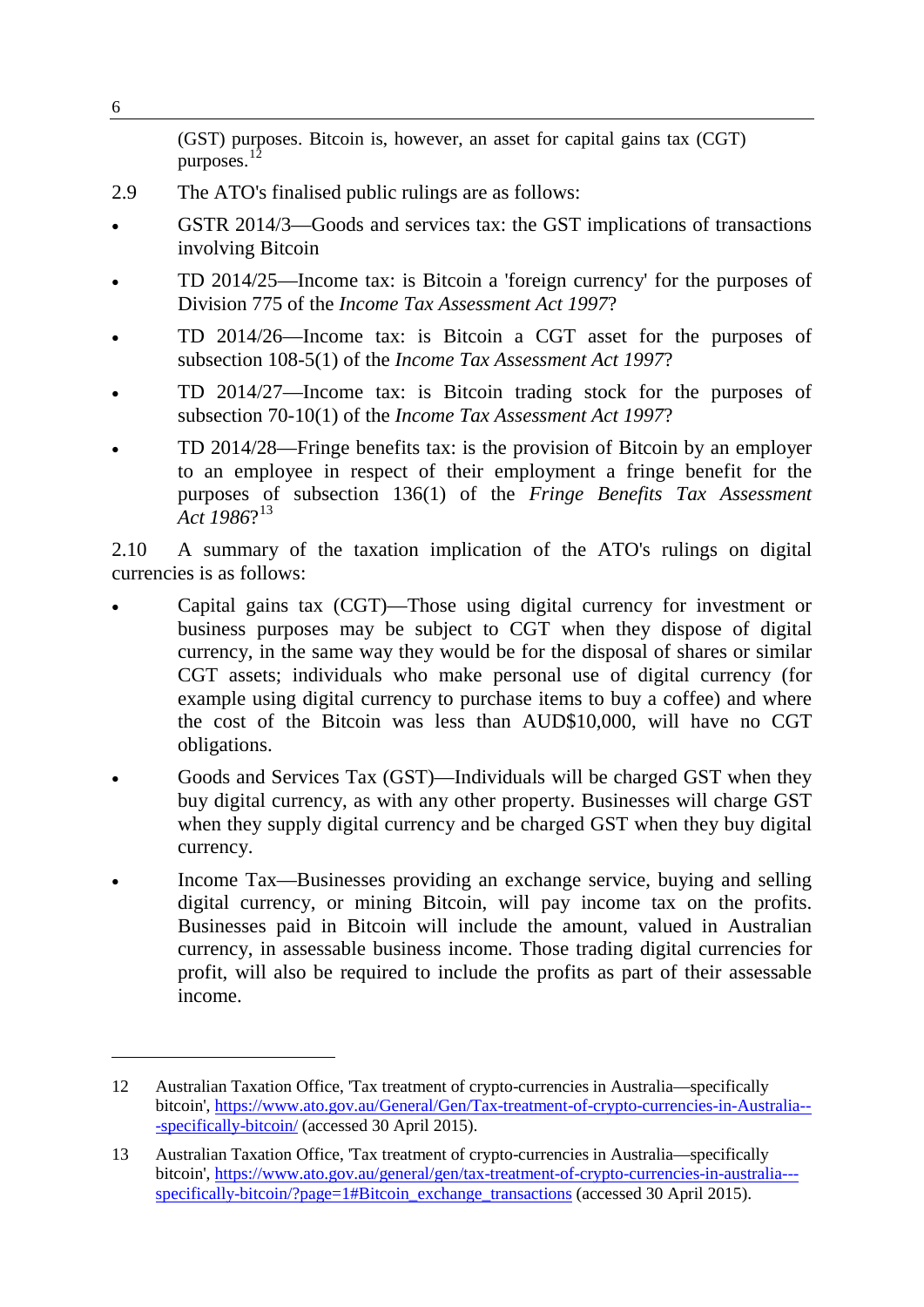• Fringe Benefits Tax (FBT)—remuneration paid in digital currency will be subject to FBT where the employee has a valid salary sacrifice arrangement, otherwise the usual salary and wage PAYG rules will apply.[14](#page-4-0)

#### *Taxation white paper process*

2.11 On 30 March 2015, the Hon Joe Hockey MP, Treasurer, released a tax discussion paper to inform the government's tax options Green Paper, due to be released in the second half of 2015, with the White Paper to be released in 2016 following further consultation.<sup>[15](#page-4-1)</sup>

2.12 The tax discussion paper commented on challenges arising from the potential for digital currencies to increase the ability of companies to relocate profits to minimise their tax. The discussion paper noted:

…financial markets are increasingly globally integrated, and the international flow of capital has become less restricted and more mobile. Technology has also allowed new business models to evolve that have substantially changed the way businesses and consumers interact. New ways of transacting, including crypto-currencies such as bitcoin, were not contemplated when the current tax system was designed.<sup>[16](#page-4-2)</sup>

#### *International approaches*

-

2.13 The ATO's ruling, that digital currency is a commodity rather than a currency, is similar to the tax guidance provided by relevant authorities in other countries such as Canada and Singapore.<sup>[17](#page-4-3)</sup> Alternatively, other jurisdictions such as the United Kingdom and most recently Spain, have released guidance advising that digital currency is exempt from value added tax (VAT) under Article 135(1)(d) of the European Union (EU) VAT Directive.<sup>[18](#page-4-4)</sup> The EU is waiting on a ruling from the EU

<span id="page-4-0"></span><sup>14</sup> Australian Taxation Office, *Submission 8*, pp. 3–4.

<span id="page-4-1"></span><sup>15</sup> The Hon Joe Hockey, Treasurer of the Commonwealth of Australia, 'Time to 're:think' our tax system', media release, 30 March 2015, [http://jbh.ministers.treasury.gov.au/media-release/021-](http://jbh.ministers.treasury.gov.au/media-release/021-2015/) [2015/](http://jbh.ministers.treasury.gov.au/media-release/021-2015/) (accessed 30 April 2015).

<span id="page-4-2"></span><sup>16</sup> The Australian Government the Treasury, *Re:think: Tax discussion paper: Better tax system, better Australia*, March 2015, p. 9,<http://bettertax.gov.au/publications/discussion-paper/> (accessed 30 April 2015).

<span id="page-4-3"></span><sup>17</sup> Inland Revenue Authority of Singapore, 'For GST-registered businesses: e-Commerce', <http://www.iras.gov.sg/irashome/page04.aspx?id=2276> (accessed 18 May 2015); Canada Revenue Agency, 'What should you know about digital currency', 17 March 2015, http://www.cra-arc.gc.ca/nwsrm/fctshts/2015/m03/fs150317-eng.html (accessed 30 April 2015).

<span id="page-4-4"></span><sup>18</sup> HM Revenue and Customs, 'Policy paper: Revenue and Customs Brief 9 (2014): Bitcoin and other cryptocurrencies', 3 March 2014, [https://www.gov.uk/government/publications/revenue](https://www.gov.uk/government/publications/revenue-and-customs-brief-9-2014-bitcoin-and-other-cryptocurrencies/revenue-and-customs-brief-9-2014-bitcoin-and-other-cryptocurrencies%23vat-treatment-of-bitcoin-and-similar-cryptocurrencies)[and-customs-brief-9-2014-bitcoin-and-other-cryptocurrencies/revenue-and-customs-brief-9-](https://www.gov.uk/government/publications/revenue-and-customs-brief-9-2014-bitcoin-and-other-cryptocurrencies/revenue-and-customs-brief-9-2014-bitcoin-and-other-cryptocurrencies%23vat-treatment-of-bitcoin-and-similar-cryptocurrencies) [2014-bitcoin-and-other-cryptocurrencies#vat-treatment-of-bitcoin-and-similar-cryptocurrencies](https://www.gov.uk/government/publications/revenue-and-customs-brief-9-2014-bitcoin-and-other-cryptocurrencies/revenue-and-customs-brief-9-2014-bitcoin-and-other-cryptocurrencies%23vat-treatment-of-bitcoin-and-similar-cryptocurrencies) (accessed 30 April 2015); Law and Bitcoin, 'Bitcoin is Exempt from VAT in Spain', 16 April 2015, [http://lawandbitcoin.com/en/bitcoin-is-vat-exempt-in-spain/#vat and bitcoin in](http://lawandbitcoin.com/en/bitcoin-is-vat-exempt-in-spain/%23vat%20and%20bitcoin%20in%20europe)  [europe](http://lawandbitcoin.com/en/bitcoin-is-vat-exempt-in-spain/%23vat%20and%20bitcoin%20in%20europe) (accessed 30 April 2015).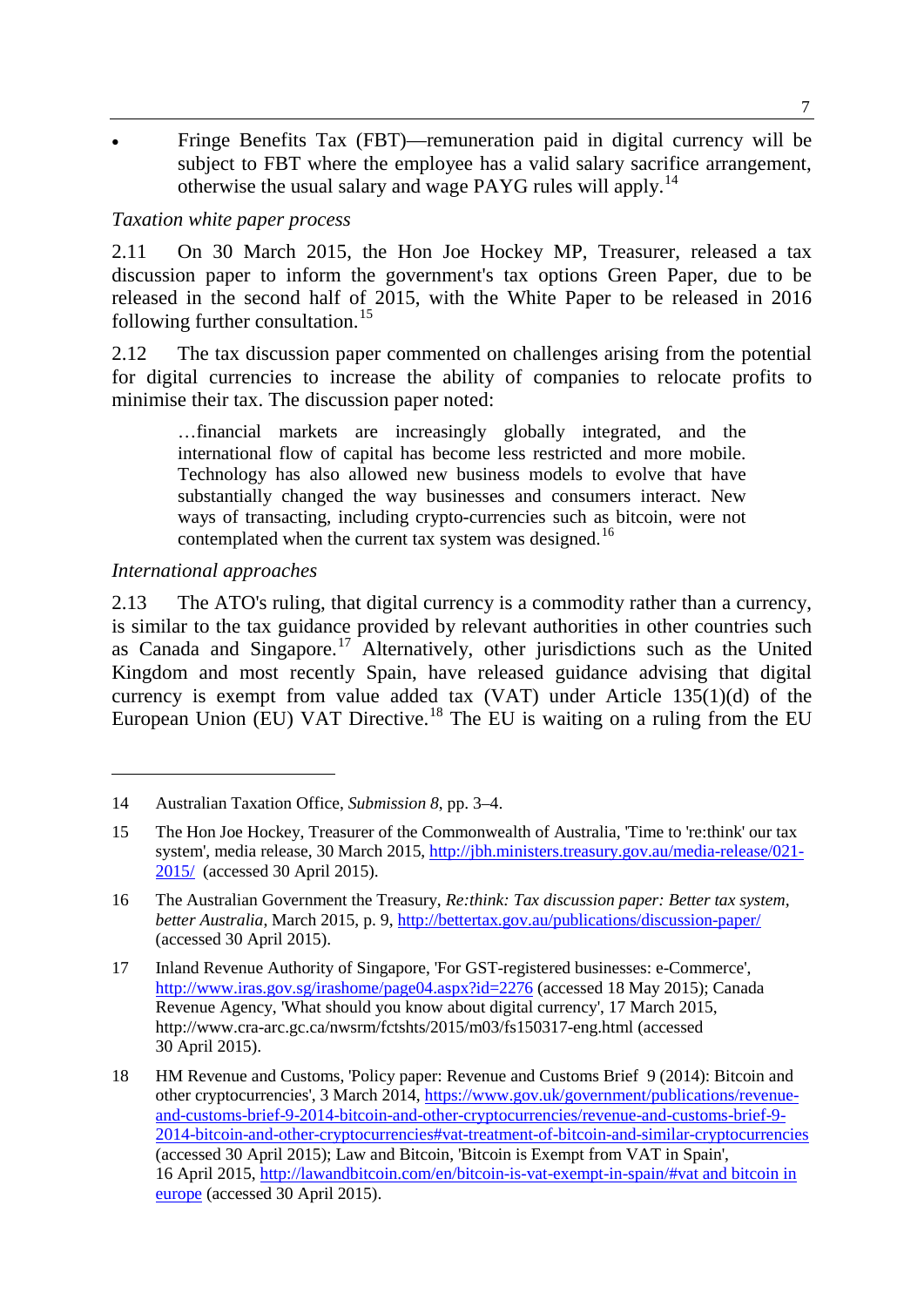Court of Justice on the correct interpretation of the relevant EU VAT directive.<sup>[19](#page-5-0)</sup> Sweden's tax authorities have challenged a previous Swedish decision that digital currency should be VAT exempt. $20$ 

#### *Financial regulation and consumer protection*

#### *Reserve Bank of Australia*

2.14 The Reserve Bank of Australia (RBA) is the principal regulator of the payments system, and administers the *Payment Systems (Regulation) Act 1998* (PSRA). The RBA's general regulatory approach under the PSRA relies principally on 'industry- or market-driven solutions', intervening only when necessary on the grounds of its 'responsibility for efficiency and competition in the payments system and controlling systemic risk'. The RBA considers digital currencies are currently in limited use and do not yet raise any significant concerns with respect to competition, efficiency or risk to the financial system; and are not currently regulated by the RBA or subject to regulatory oversight.<sup>[21](#page-5-2)</sup>

2.15 In April 2015, the RBA informed the committee that it would be assessing whether the current regulatory framework could accommodate alternative mediums of exchange such as digital currencies.<sup>[22](#page-5-3)</sup>

#### *ASIC and ACCC*

-

2.16 The Australian Securities and Investments Commission's (ASIC) view is that digital currencies themselves do not fall within the legal definition of 'financial product' under the *Corporations Act 2001* (Corporations Act) or the *Australian Securities and Investments Commission Act 2001* (ASIC Act). This means that 'a person is not providing financial services when they operate a digital currency trading platform, provide advice on digital currencies or arrange for others to buy and sell digital currencies'. However, some facilitates associated with digital currencies may fit within the definition as financial products. $^{23}$  $^{23}$  $^{23}$ 

2.17 ASIC has issued advice to consumers on its MoneySmart webpage outlining some of the of the risks of digital currencies:

Virtual currencies have less safeguards—The exchange platforms on which you buy and sell virtual currencies are generally not regulated, which means that if the platform fails or is hacked, you are not protected and have no statutory recourse. Virtual currency failures in the past have made investors lose significant amounts of real money. Some countries are moving towards

<span id="page-5-0"></span><sup>19</sup> Australian Taxation Office, *Submission 8*, p. 5.

<span id="page-5-1"></span><sup>20</sup> Australian Securities and Investments Commission, *Submission 44*, p. 31; Mr Michael Hardy, Australian Taxation Office, *Committee Hansard*, 4 March 2015, p. 16.

<span id="page-5-2"></span><sup>21</sup> Reserve Bank of Australia, Submission 19, p. 9; Dr Anthony Richards, Reserve Bank of Australia, *Committee Hansard*, 7 April 2015, p. 45.

<span id="page-5-3"></span><sup>22</sup> Dr Anthony Richards, Reserve Bank of Australia, *Committee Hansard*, 7 April 2015, p. 45.

<span id="page-5-4"></span><sup>23</sup> Australian Securities and Investments Commission, *Submission 44*, p. 11.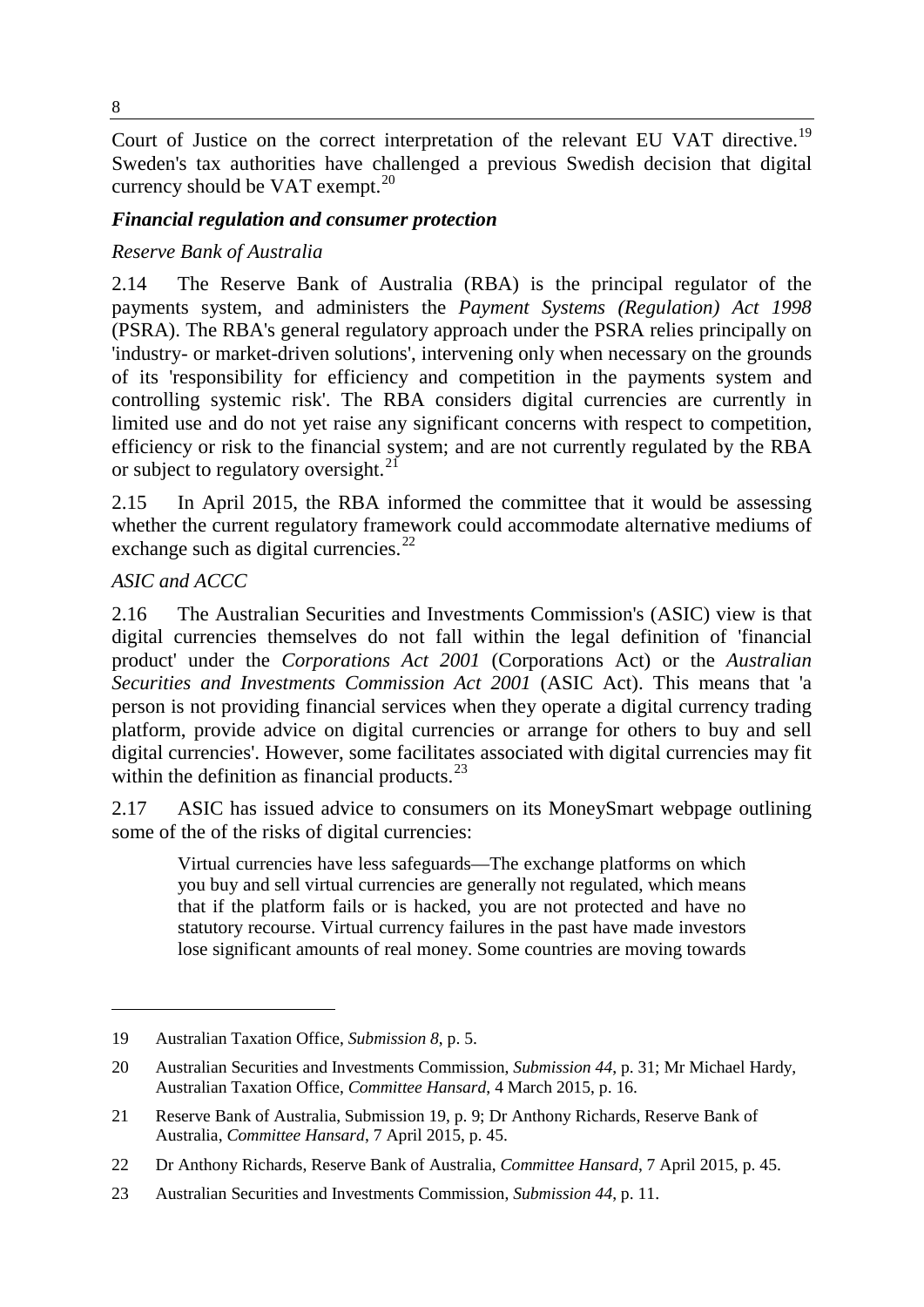regulating virtual currencies, however virtual currencies are not recognised as legal tender.

Values fluctuate—The value of a virtual currency can fluctuate wildly. The value is largely based on its popularity at a given time which will be influenced by factors such as the number of people using the currency and the ease with which it can be traded or used.

Your money could be stolen—Just as your real wallet can be stolen by a thief, the contents of your digital wallet can be stolen by a computer hacker. Your digital wallet has a public key and a private key, like a password or a PIN number. However, virtual currency systems allow users to remain anonymous and there is no central data bank. If hackers steal your digital currency you have little hope of getting it back. You also have no protection against unauthorised or incorrect debits from your digital wallet.

Popular with criminals—The anonymous nature of virtual currencies makes them attractive to criminals who use them for money laundering and other illegal activities. [24](#page-6-0)

2.18 In summary, ASIC advised that 'if you decide to trade or use virtual currencies you are taking on a lot of risk with no recourse if things go wrong'.<sup>[25](#page-6-1)</sup>

2.19 On 26 November 2014, the Parliamentary Joint Committee on Corporations and Financial Services tabled a report on the oversight of ASIC. During the course of the inquiry, ASIC informed the committee of its approach to digital currency:

Virtual currencies such as Bitcoins are a developing area globally. ASIC monitors new developments in the marketplace and, accordingly, ASIC is considering whether and how the legislation it administers, such as the Corporations Act, applies to virtual currencies.

ASIC's view is that Bitcoins themselves (and other virtual currencies) are not financial products and are not regulated under the legislation we administer. Unlike Australian dollars or other traditional currencies, Bitcoins are not issued by a central bank and do not give the Bitcoin holder any right to make payments in this form.

ASIC is consulting with other Australian regulators that are also giving consideration to the regulation of virtual currencies. This includes both financial regulators and law enforcement agencies that are examining the

<span id="page-6-0"></span><sup>24</sup> Australian Securities and Investments Commission, 'Virtual currencies: Bitcoin and other virtual currencies', last updated 26 August 2014, <https://www.moneysmart.gov.au/investing/investment-warnings/virtual-currencies> (accessed 30 April 2015).

<span id="page-6-1"></span><sup>25</sup> Australian Securities and Investments Commission, 'Virtual currencies: Bitcoin and other virtual currencies', last updated 26 August 2014, <https://www.moneysmart.gov.au/investing/investment-warnings/virtual-currencies> (accessed 30 April 2015).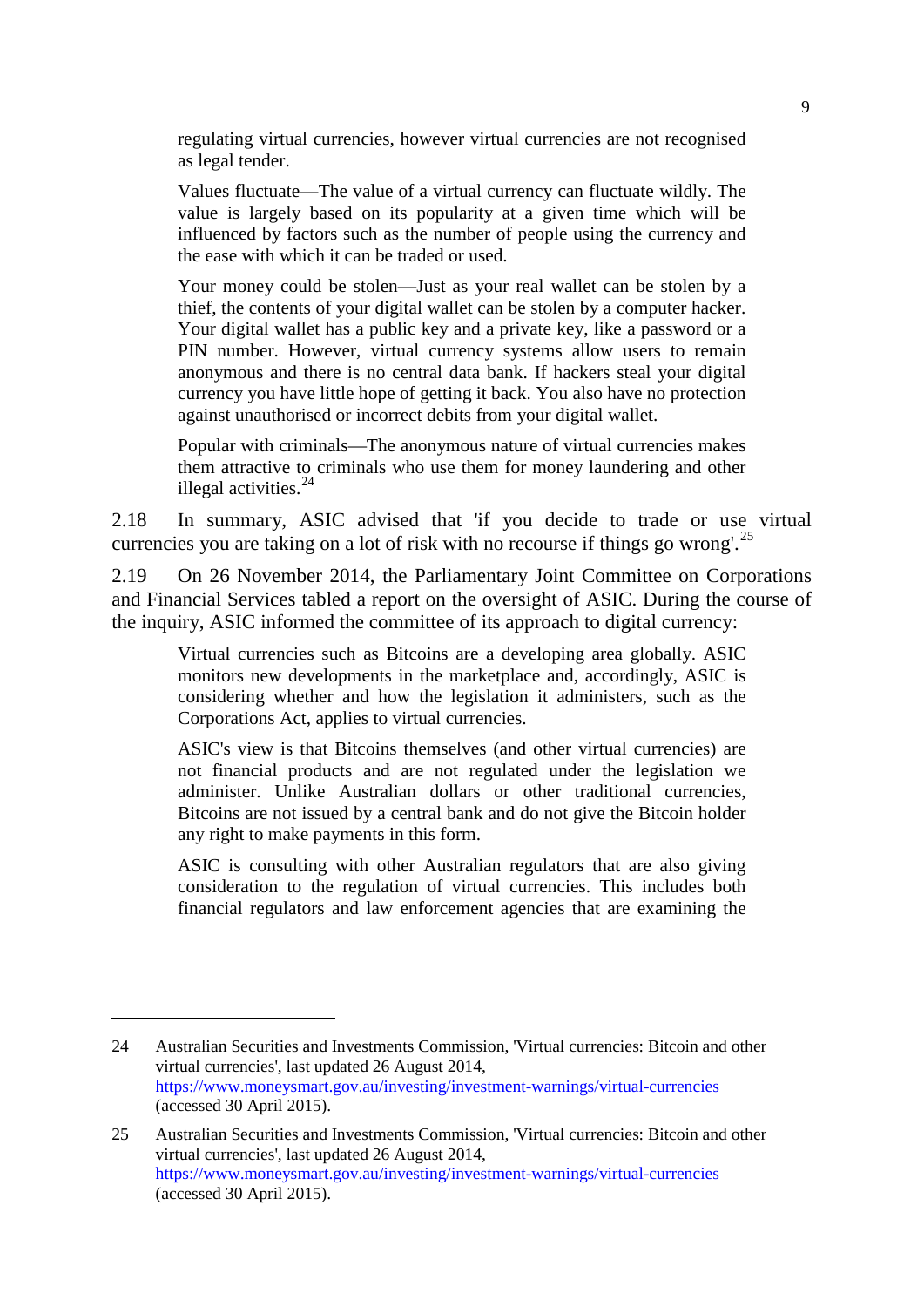use of Bitcoin in criminal activities. Additionally, the regulation of Bitcoins is being considered by regulators and policy makers internationally.<sup>[26](#page-7-0)</sup>

2.20 The Parliamentary Joint Committee on Corporations and Financial Services noted that it will continue to monitor the development of digital currencies.<sup>[27](#page-7-1)</sup>

2.21 While ASIC does not consider digital currencies to be currency or money for the purposes of the Corporations Act or the ASIC Act, the general consumer protection provisions of the *Competition and Consumer Act 2010* apply to digital currencies, rather than the equivalent provisions in the ASIC Act. The *Competition and Consumer Act 2010* is administered by the Australian Competition and Consumer Commission (ACCC). The ACCC's SCAMwatch and consumer information webpages do not include any specific warnings about digital currencies.<sup>[28](#page-7-2)</sup>

# *Financial System Inquiry*

2.22 On 20 December 2013, the Hon Joe Hockey MP, Treasurer, announced the final terms of reference for the government's Financial System Inquiry (FSI) and the appointment of four members of the inquiry panel to be chaired by Mr David Murray AO. The purpose of the FSI was to examine how Australia's financial system could be 'positioned to best meet Australia's evolving needs and support Australia's economic growth'.<sup>[29](#page-7-3)</sup> On 7 December 2014, the final report of the FSI was released and the Treasury is currently conducting a consultation process on the FSI recommendations.<sup>[30](#page-7-4)</sup>

2.23 The FSI report noted that national currencies are currently the only instruments widely used to fulfil the economic functions of money—that is, as a store of value, a medium of exchange and a unit of account. The FSI found that:

Digital currencies are not currently widely used as a unit of account in Australia and as such may not be regarded as 'money'. However, their use in payment systems could expand in the future. It will be important that payments system regulation is able to accommodate them, as well as other potential payment instruments that are not yet conceived. Current

<span id="page-7-0"></span><sup>26</sup> Parliamentary Joint Committee on Corporations and Financial Services, *Statutory Oversight of the Australian Securities and Investments Commission, the Takeovers Panel and the Corporations Legislation Report No. 1 of the 44th Parliament*, November 2014, p. 25.

<span id="page-7-1"></span><sup>27</sup> Parliamentary Joint Committee on Corporations and Financial Services, Statutory Oversight of the Australian Securities and Investments Commission, the Takeovers Panel and the Corporations Legislation Report No. 1 of the 44th Parliament, November 2014, p. 26.

<span id="page-7-2"></span><sup>28</sup> Australian Competition and Consumer Commission, 'Consumers', [http://www.accc.gov.au/consumers;](http://www.accc.gov.au/consumers) SCAMwatch, [www.scamwatch.gov.au](http://www.scamwatch.gov.au/) (accessed 29 May 2015).

<span id="page-7-3"></span><sup>29</sup> The Hon Joe Hockey, Treasurer of the Commonwealth of Australia, 'Financial System Inquiry', media release, 20 December 2013. <http://jbh.ministers.treasury.gov.au/media-release/037-2013/> (accessed 30 April 2015).

<span id="page-7-4"></span><sup>30</sup> The Treasury, 'Financial System Inquiry Final Report', 7 December 2014, <http://treasury.gov.au/ConsultationsandReviews/Consultations/2014/FSI-Final-Report> (accessed 30 April 2015).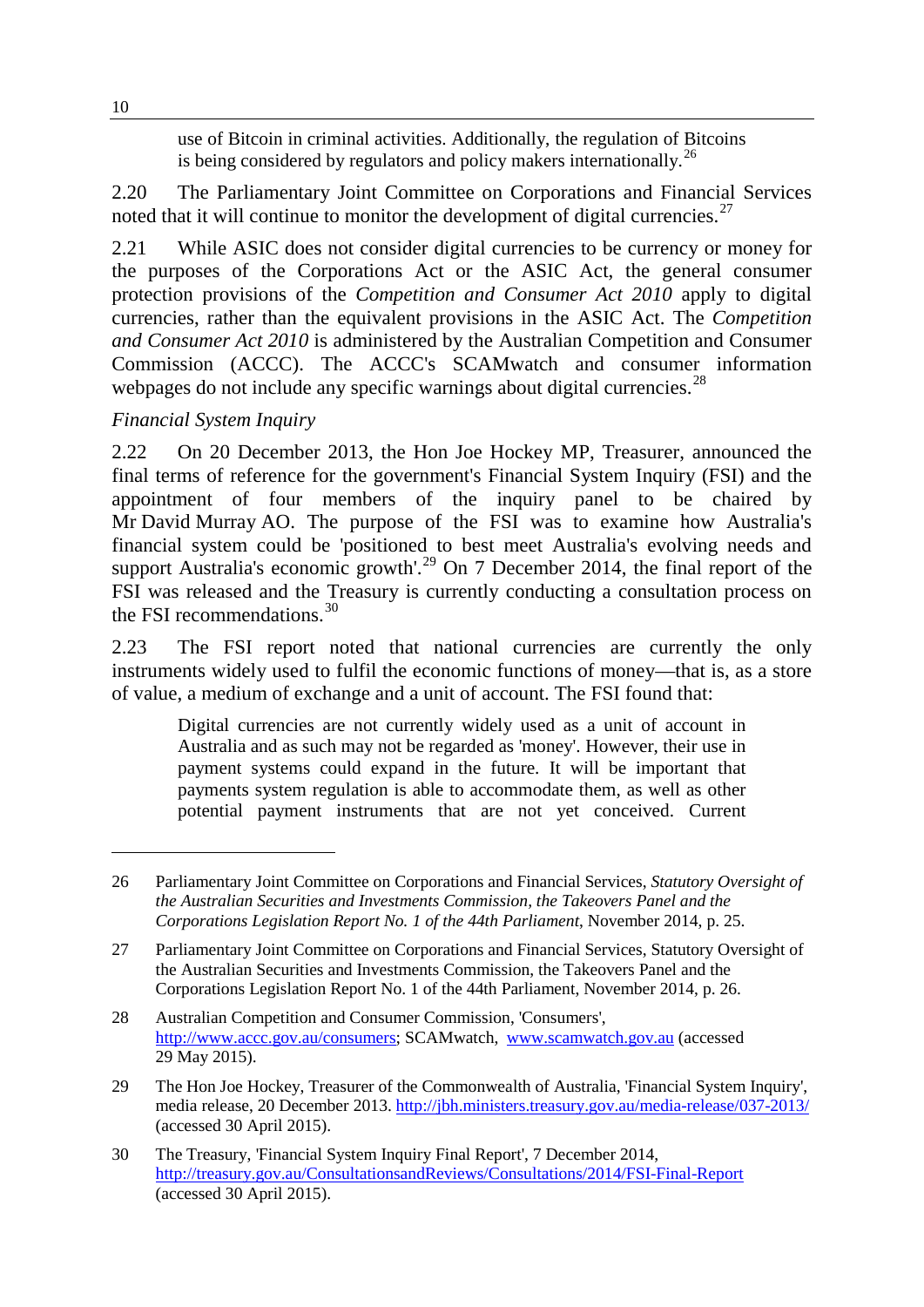legislation should be reviewed to ensure payment services using alternative mediums of exchange can be regulated—from consumer, stability, competition, efficiency and AML [anti-money laundering] perspectives—if a public interest case arises.<sup>[31](#page-8-0)</sup>

#### *International approaches*

2.24 In August 2014, the UK government announced it was considering regulation of digital currencies. In November 2014, it published a call for information and the outcome of this consultation process was released in March 2015. In relation to consumer protection the UK government announced its intention to work with the digital currency industry and the British Standards Institution to develop voluntary standards for consumer protection. In its view, this approach would address potential risks to consumers without imposing a disproportionate regulatory burden on the digital currency industry.<sup>[32](#page-8-1)</sup>

2.25 The Canadian Senate's Standing Committee on Banking Trade and Commerce conducted an inquiry into digital currency and tabled its report on 19 June 2015. It investigated how digital currency should be treated, including whether it should be regulated. It recommended that the Canadian government should exercise a regulatory 'light touch' in order to create an environment that fosters innovation and minimises the risks of stifling new technologies.<sup>[33](#page-8-2)</sup>

2.26 Both the Singapore and Canadian governments have published advice for consumers, similar to ASIC's MoneySmart webpage, warning consumers of the risks associated with digital currency.<sup>[34](#page-8-3)</sup>

#### *Law enforcement*

-

2.27 Digital currencies, such as Bitcoin, are not currently covered under section 5 of the *Anti-Money Laundering and Counter-Terrorism Financing Act 2006* (AML/CTF Act). The Act, however, recognises e-currency, which is defined as follows:

e-currency means an internet-based, electronic means of exchange that is:

<span id="page-8-0"></span><sup>31</sup> The Australian Government the Treasury, *Financial System Inquiry: Final report*, November 2014, p. 166.

<span id="page-8-1"></span><sup>32</sup> HM Treasury, *Digital currencies: response to the call for information*, March 2015, p. 19, [https://www.gov.uk/government/uploads/system/uploads/attachment\\_data/file/414040/digital\\_c](https://www.gov.uk/government/uploads/system/uploads/attachment_data/file/414040/digital_currencies_response_to_call_for_information_final_changes.pdf) urrencies response to call for information final changes.pdf (accessed 30 April 2015).

<span id="page-8-2"></span><sup>33</sup> Canadian Standing Senate Committee on Banking Trade and Commerce, *Digital Currency: You Can't Flip this Coin!*, June 2015, p. 13. <http://www.parl.gc.ca/Content/SEN/Committee/412/banc/rep/rep12jun15-e.pdf> (accessed 23 June 2015).

<span id="page-8-3"></span><sup>34</sup> Singapore government, 'Virtual Currencies', [http://www.mas.gov.sg/moneysense/understanding-financial-products/investments/consumer](http://www.mas.gov.sg/moneysense/understanding-financial-products/investments/consumer-alerts/virtual-currencies.aspx)[alerts/virtual-currencies.aspx](http://www.mas.gov.sg/moneysense/understanding-financial-products/investments/consumer-alerts/virtual-currencies.aspx) (accessed 15 May 2015); Financial Consumer Agency of Canada, 'Virtual currencies', [http://www.fcac](http://www.fcac-acfc.gc.ca/Eng/forConsumers/topics/paymentOptions/Pages/Virtualc-Monnaies.aspx)[acfc.gc.ca/Eng/forConsumers/topics/paymentOptions/Pages/Virtualc-Monnaies.aspx](http://www.fcac-acfc.gc.ca/Eng/forConsumers/topics/paymentOptions/Pages/Virtualc-Monnaies.aspx) (accessed 15 May 2015).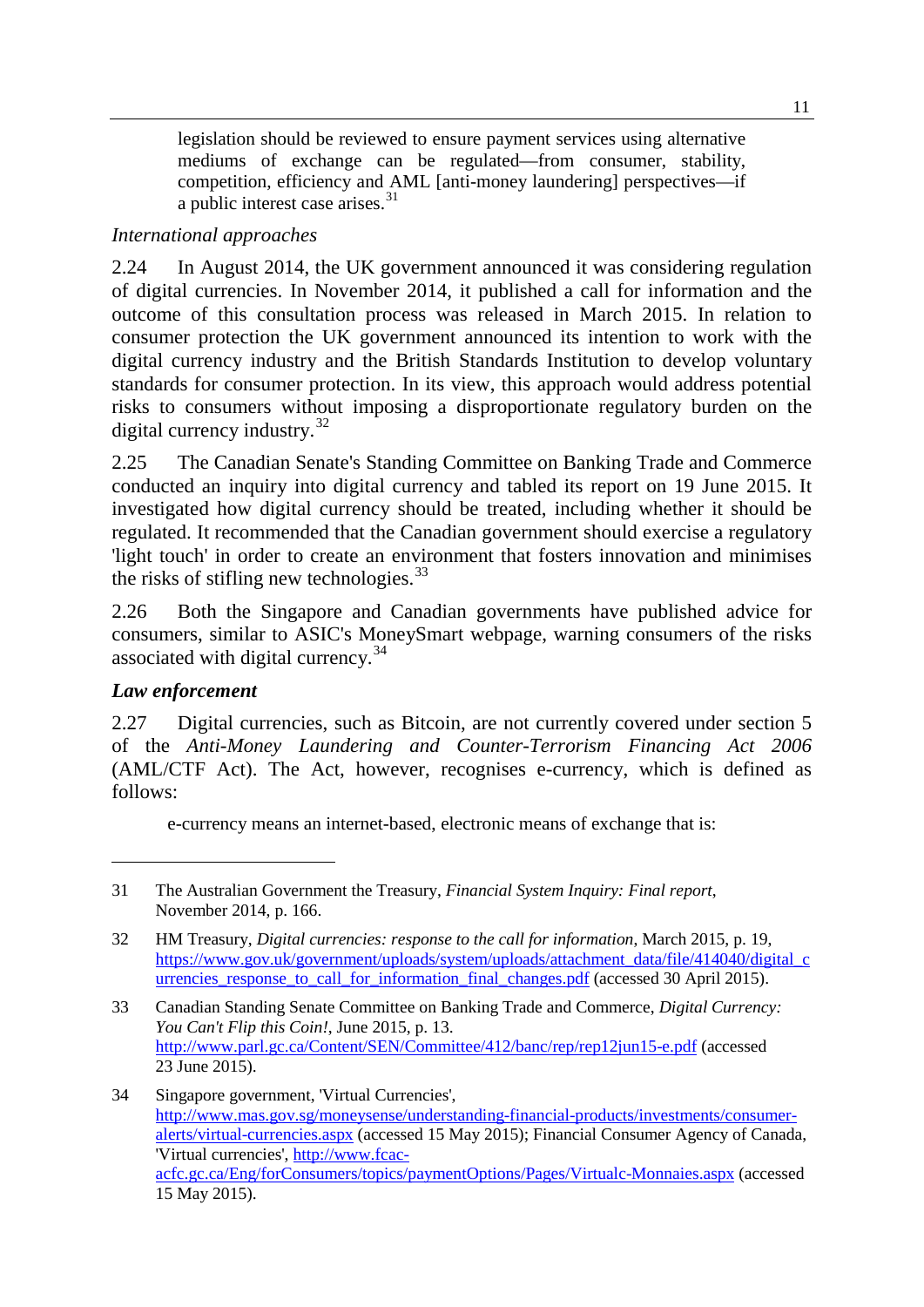- (a) known as any of the following:
	- (i) e-currency;
	- (ii) e-money;
	- (iii) digital currency;
	- (iv) a name specified in the AML/CTF Rules; and
- (b) backed either directly or indirectly by:
	- (i) precious metal; or
	- (ii) bullion; or
	- (iii) a thing of a kind prescribed by the AML/CTF Rules; and
	- (iv) not issued by or under the authority of a government body;
- (c) and includes anything that, under the regulations, is taken to be e-currency for the purposes of this Act.

2.28 The AML/CTF Act currently only covers a very small proportion of the digital currencies. It does not cover digital currencies, such as Bitcoin, that are not backed by precious metal or bullion. While subsection 5(b)(iii) enables the regulation of digital currencies backed either directly or indirectly by 'a thing of a kind prescribed by the AML/CTF Rules', no such rules have been issued to date.<sup>[35](#page-9-0)</sup>

2.29 Australia's current AML/CTF regime allows for limited regulatory oversight of convertible digital currencies. Because digital currencies such as Bitcoin are not yet widely used and accepted, they are yet to form a 'closed loop' economy, and whenever they are exchanged for fiat currencies, or vice versa ('on ramps' and 'off ramps'), the transactions will generally intersect with banking or remittance services which are regulated under the AML/CTF regime.<sup>[36](#page-9-1)</sup> For example, Australian Transaction Reports and Analysis Centre (AUSTRAC), Australia's AML/CTF regulator, is able to monitor and track reportable transactions such as:

- reports of international funds transfer instructions (IFTIs) between Australian accounts and foreign accounts for the purchase/sale of digital currencies;
- threshold transaction reports (TTRs) for cash deposits/withdrawals of AUD10,000 or more involving the bank accounts of digital currency exchange providers; and
- suspicious matter reports (SMRs) submitted where reporting entities consider financial activity involving a digital currency exchange to be suspicious.<sup>[37](#page-9-2)</sup>

<span id="page-9-0"></span><sup>35</sup> Attorney-General's Department, *Submission 42*, p. 10.

<span id="page-9-1"></span><sup>36</sup> Attorney-General's Department, *Submission 42*, p. 11.

<span id="page-9-2"></span><sup>37</sup> Australian Transaction Reports and Analysis Centre, *AUSTRAC typologies and case studies report 2014*, 2014, p. 13.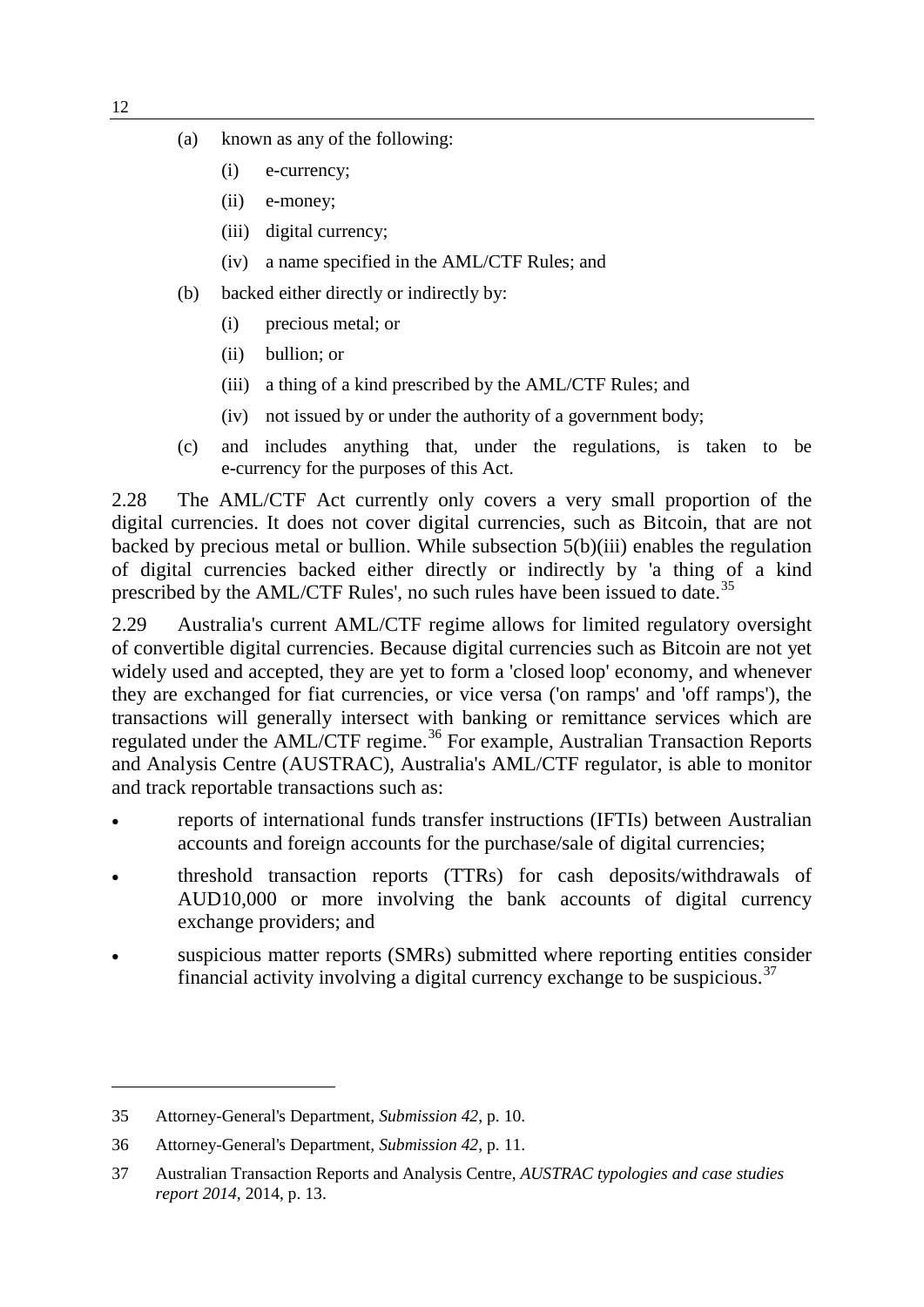*Statutory Review of the Anti-Money Laundering and Counter-Terrorism Financing Act 2006*

2.30 In December 2013, the Australian government commenced a statutory review of the operation of the *Anti-Money Laundering and Counter-Terrorism Financing Act 2006* (AML/CTF Act)—the review is required under section 251 of the AML/CTF Act.<sup>[38](#page-10-0)</sup> The Attorney-General's Department stated:

The use and ongoing expansion of digital currencies is an area of continuing policy interest to the Attorney-General's Department. A number of options to address the money laundering and terrorism financing issues created by the emergence of digital currency systems are being considered in the context of the statutory review of the AML/CTF Act.<sup>[39](#page-10-1)</sup>

*Parliamentary Joint Committee on Law Enforcement*

2.31 The Parliamentary Joint Committee on Law Enforcement is currently conducting an inquiry into financial related crime and received evidence from law enforcement agencies in relation to Bitcoin and financial crime. [40](#page-10-2) The inquiry was referred on 5 March 2014 and is expected to report late in 2015.

*International approaches*

-

2.32 In March 2015, the UK government flagged its intention to apply anti-money laundering regulation to digital currency exchanges, and committed to a full consultation on the proposed regulatory approach in the next Parliament in response to the findings of its consultation process. [41](#page-10-3)

2.33 On 19 June 2014, the Canadian AML/CTF legislation, the *Proceeds of Crime (Money Laundering) and Terrorist Financing Act*, was amended to bring money service businesses (MSB) dealing in digital currencies under Canada's AML/CTF regime. Once new regulations are drafted and come into force, they will cover digital currency exchanges, but not individuals or businesses that use digital currencies for buying and selling goods and services. $42$ 

<span id="page-10-0"></span><sup>38</sup> Attorney-General's Department, 'Statutory Review of the *Anti-Money Laundering and Counter-Terrorism Financing Act 2006*', [http://www.ag.gov.au/consultations/pages/StatReviewAntiMoneyLaunderingCounterTerrorism](http://www.ag.gov.au/consultations/pages/StatReviewAntiMoneyLaunderingCounterTerrorismFinActCth2006.aspx) [FinActCth2006.aspx](http://www.ag.gov.au/consultations/pages/StatReviewAntiMoneyLaunderingCounterTerrorismFinActCth2006.aspx) (accessed 30 April 2015).

<span id="page-10-1"></span><sup>39</sup> Attorney-General's Department, *Submission 42*, p. 17.

<span id="page-10-2"></span><sup>40</sup> Parliamentary Joint Committee on Law Enforcement, 'Inquiry into Financial Crime', [http://www.aph.gov.au/Parliamentary\\_Business/Committees/Joint/Law\\_Enforcement/Financial](http://www.aph.gov.au/Parliamentary_Business/Committees/Joint/Law_Enforcement/Financial_related_crime) [\\_related\\_crime;](http://www.aph.gov.au/Parliamentary_Business/Committees/Joint/Law_Enforcement/Financial_related_crime) see for example AUSTRAC, *Submission 10*, pp. 20–21.

<span id="page-10-3"></span><sup>41</sup> HM Treasury, *Digital currencies: response to the call for information*, March 2015, p. 19, [https://www.gov.uk/government/uploads/system/uploads/attachment\\_data/file/414040/digital\\_c](https://www.gov.uk/government/uploads/system/uploads/attachment_data/file/414040/digital_currencies_response_to_call_for_information_final_changes.pdf) [urrencies\\_response\\_to\\_call\\_for\\_information\\_final\\_changes.pdf](https://www.gov.uk/government/uploads/system/uploads/attachment_data/file/414040/digital_currencies_response_to_call_for_information_final_changes.pdf) (accessed 30 April 2015).

<span id="page-10-4"></span><sup>42</sup> Financial Transactions and Reports Analysis Centre of Canada, 'FINTRAC Advisory regarding Money Services Businesses dealing in virtual currency', 30 July 2014, [http://www.fintrac](http://www.fintrac-canafe.gc.ca/new-neuf/avs/2014-07-30-eng.asp)[canafe.gc.ca/new-neuf/avs/2014-07-30-eng.asp](http://www.fintrac-canafe.gc.ca/new-neuf/avs/2014-07-30-eng.asp) (accessed 15 May 2015).